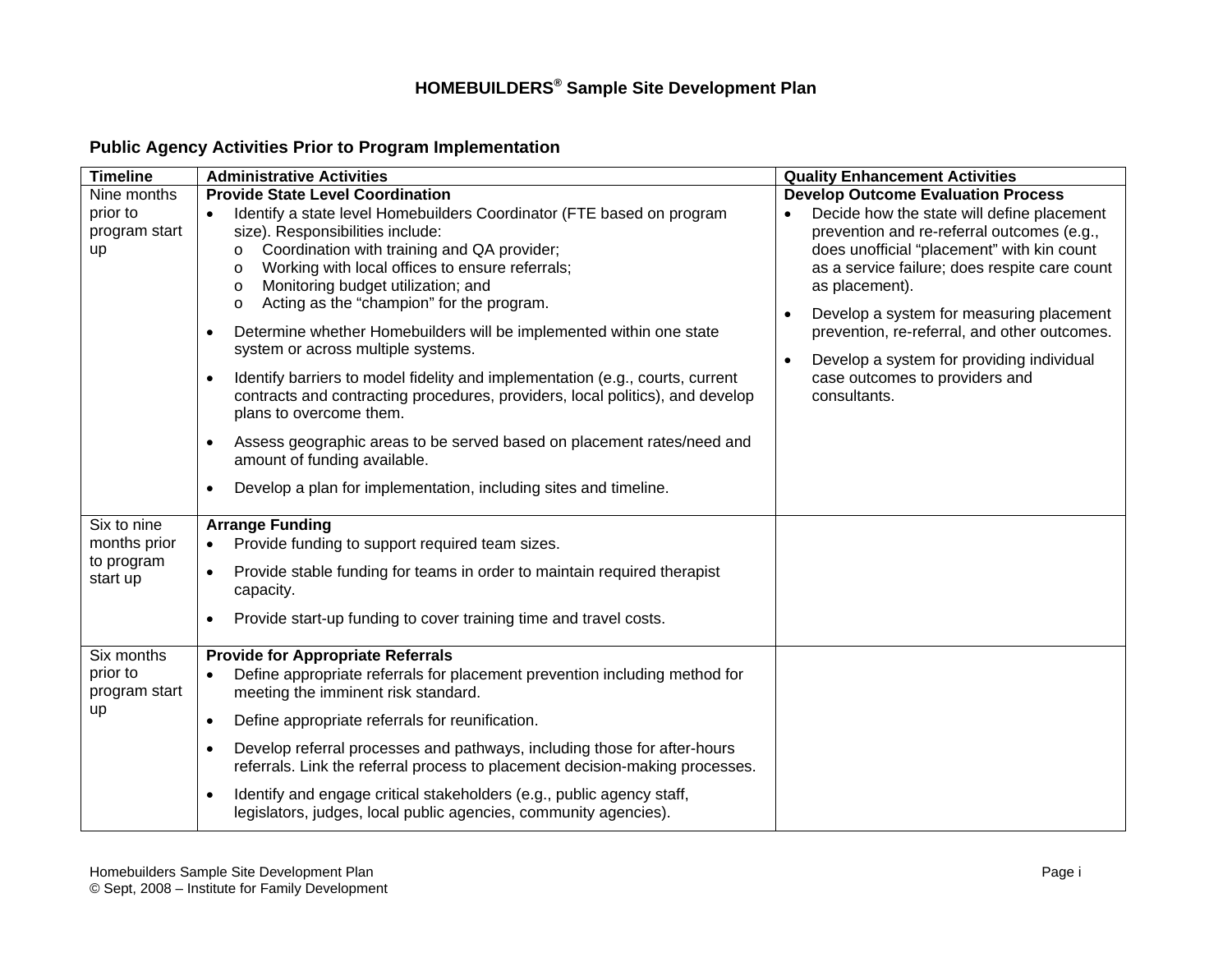| Four to six<br>months prior<br>to program<br>start up | <b>Develop Contracting Procedures</b><br>Develop provider selection process.<br>$\bullet$<br>Develop a solicitation and contract that require model adherence and<br>participation in required training and consultation.            |  |
|-------------------------------------------------------|--------------------------------------------------------------------------------------------------------------------------------------------------------------------------------------------------------------------------------------|--|
| Three months<br>prior to<br>program start<br>up       | <b>Select and Contract with Providers</b>                                                                                                                                                                                            |  |
| Three months<br>prior to<br>program start<br>up       | <b>Prepare for Referral Procedures</b><br>Provide technical assistance and training to referents and contracts<br>$\bullet$<br>managers.<br>Develop a system for monitoring utilization and intervening when problems<br>٠<br>occur. |  |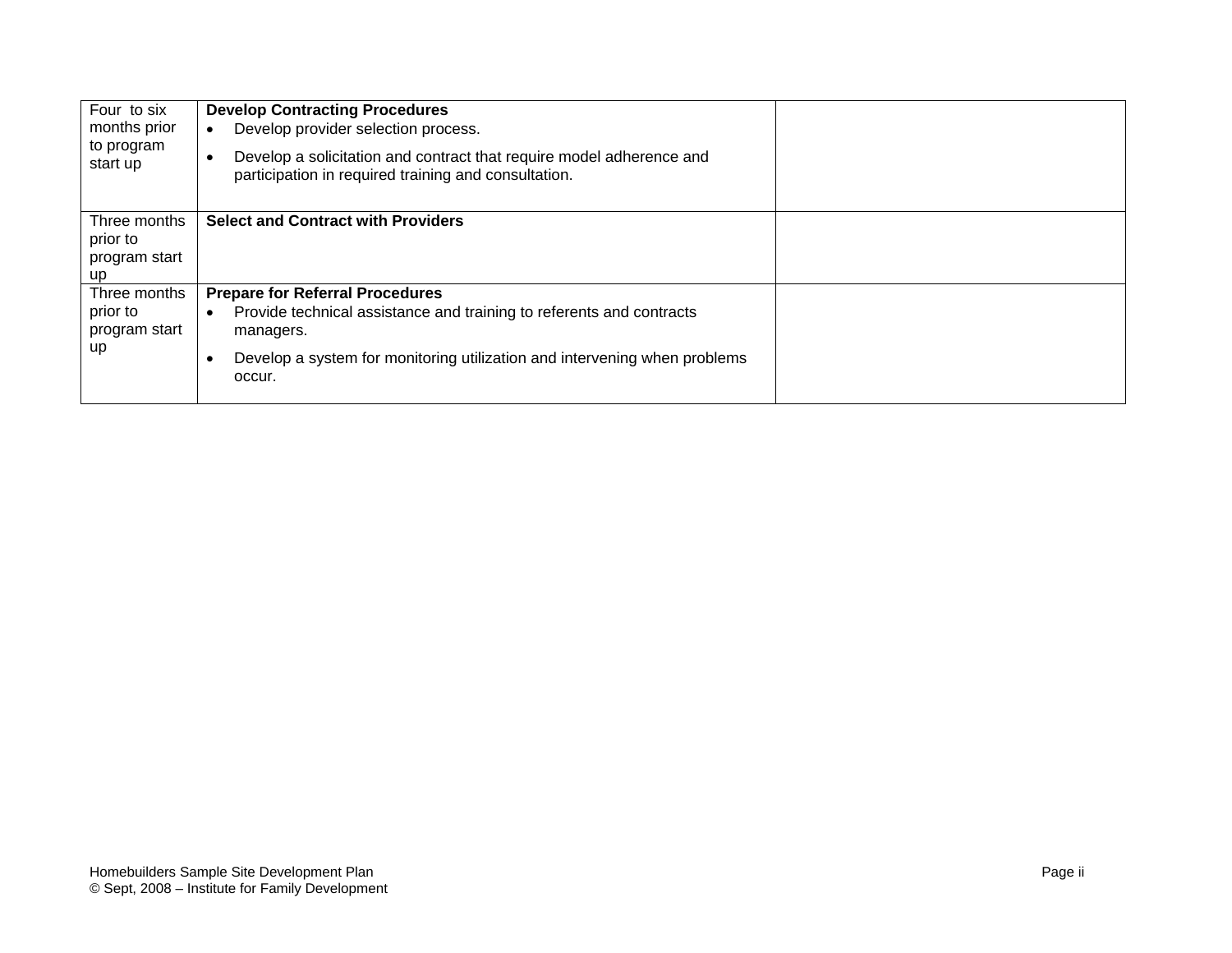## **HOMEBUILDERS® Sample Site Development Plan**

### **Provider Agency Activities Prior to Contract Start Date**

| <b>Timeline</b>                                                           | <b>Administrative &amp; Clinical Activities</b>                                                                                                                                                                                                                                                                                                                                                                                                                                                                                                                                                                                                                                                                                   | <b>Quality Enhancement Activities</b>                                                                                                                                                                                                                                                                                                                                                                                                                                                                                                  |
|---------------------------------------------------------------------------|-----------------------------------------------------------------------------------------------------------------------------------------------------------------------------------------------------------------------------------------------------------------------------------------------------------------------------------------------------------------------------------------------------------------------------------------------------------------------------------------------------------------------------------------------------------------------------------------------------------------------------------------------------------------------------------------------------------------------------------|----------------------------------------------------------------------------------------------------------------------------------------------------------------------------------------------------------------------------------------------------------------------------------------------------------------------------------------------------------------------------------------------------------------------------------------------------------------------------------------------------------------------------------------|
| Three months<br>prior to<br>therapists full<br>program start<br><b>up</b> | <b>Hiring</b><br>Contracted agencies assign program managers and recruit supervisors. Start<br>$\bullet$<br>date for supervisors must be no later than two months prior to full program<br>start up.<br>Statewide startup / orientation meeting for provider agency administrators,<br>$\bullet$<br>program managers, and supervisors (if hired). At a minimum, the program<br>manager responsible for the Homebuilders program must attend; other<br>administrators and managers are strongly encouraged to attend. The<br>meeting will include the basics of the Homebuilders model, as well as agency<br>requirements and expectations.<br>Supervisors start work and participate in provider agency orientation.<br>$\bullet$ | <b>Preliminary Activities</b><br>Homebuilders consultants meet with<br>$\bullet$<br>program managers and administrators at<br>each contracted agency (1 day per agency)<br>to:<br>Review model and expectations with<br>O<br>agency administration;<br>Provide hiring materials and information<br>$\circ$<br>about hiring process; and<br>Develop plan for hiring supervisors and<br>O<br>therapists.<br>Consultants assist with hiring supervisors.<br>Consultants assist with other start-up<br>$\bullet$<br>activities, as needed. |
| As needed                                                                 | <b>Hiring</b><br>State expedites background clearances for new staff, as needed.<br>$\bullet$                                                                                                                                                                                                                                                                                                                                                                                                                                                                                                                                                                                                                                     |                                                                                                                                                                                                                                                                                                                                                                                                                                                                                                                                        |
| During the<br>two months<br>prior to full<br>program start<br><b>up</b>   | <b>Hiring</b><br>Supervisors recruit therapists. Start date for therapists must be prior to two<br>$\bullet$<br>weeks before full start up                                                                                                                                                                                                                                                                                                                                                                                                                                                                                                                                                                                        |                                                                                                                                                                                                                                                                                                                                                                                                                                                                                                                                        |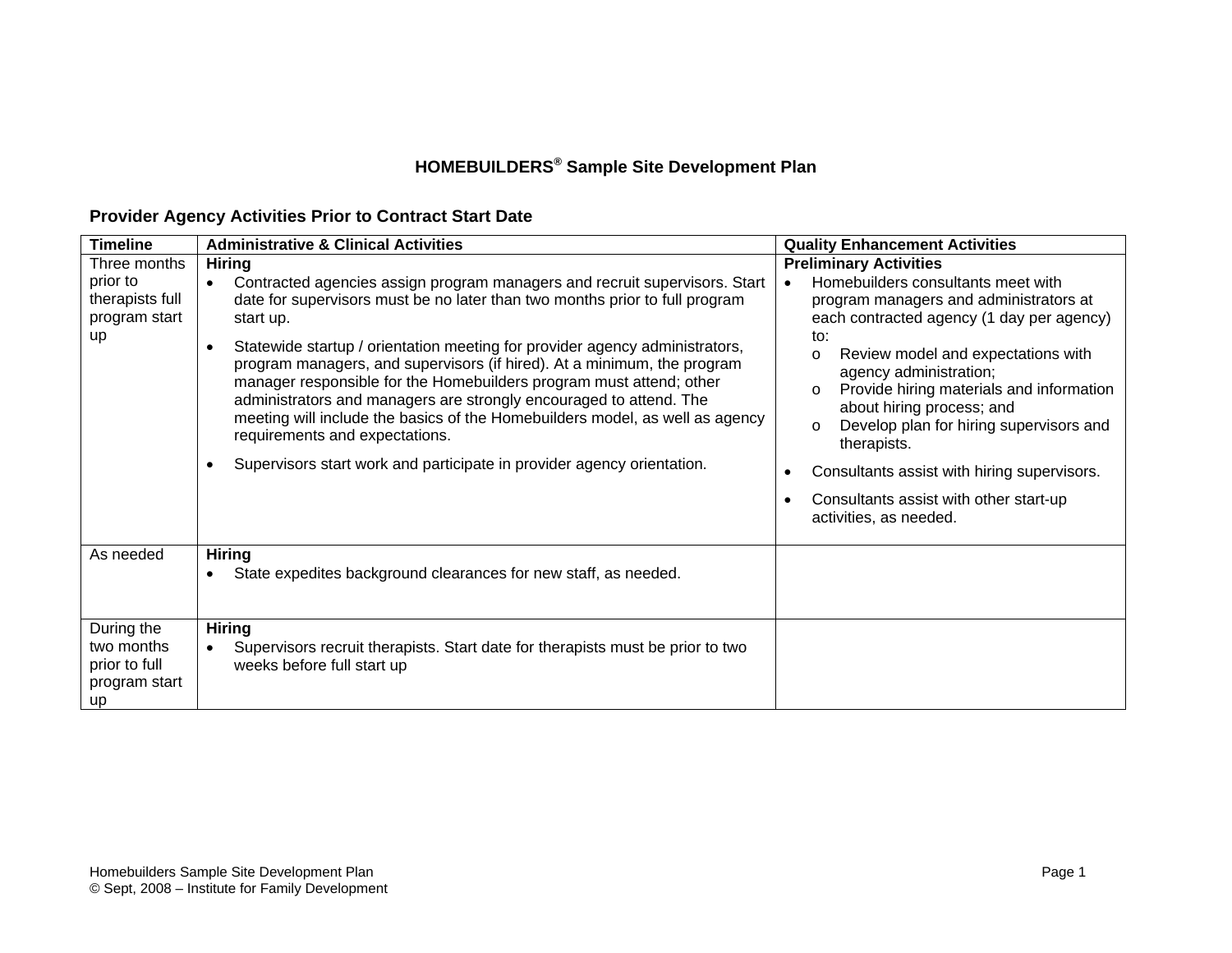| <b>Year One</b> |  |
|-----------------|--|
|-----------------|--|

|                                                                         | <b>Administrative &amp; Clinical Activities</b>                                                                                   | <b>Ongoing Quality Enhancement Activities</b>                                                                                                                                                                                                                                                                                                                                                                                                                                                                                                                                                                                                                                                                                      | <b>Training</b>                                                                                                                                                                                          |
|-------------------------------------------------------------------------|-----------------------------------------------------------------------------------------------------------------------------------|------------------------------------------------------------------------------------------------------------------------------------------------------------------------------------------------------------------------------------------------------------------------------------------------------------------------------------------------------------------------------------------------------------------------------------------------------------------------------------------------------------------------------------------------------------------------------------------------------------------------------------------------------------------------------------------------------------------------------------|----------------------------------------------------------------------------------------------------------------------------------------------------------------------------------------------------------|
| During the two<br>months prior to<br>full program start<br><b>up</b>    |                                                                                                                                   |                                                                                                                                                                                                                                                                                                                                                                                                                                                                                                                                                                                                                                                                                                                                    | <b>Supervisors</b><br>• Homebuilders Core<br>Curriculum (4 days).<br><b>Fundamentals of Supervision</b><br>$\bullet$<br>Pt 1: Hiring process; NCFAS;<br>Client Records; Online Data<br>Manager (3 days). |
| Six weeks prior<br>to full program<br>start up                          | <b>Client Services</b><br>Supervisors each accept a<br>referral.                                                                  | State-wide supervisor consultation team<br>Supervisors form a statewide consultation team.<br>$\bullet$<br>Consultant leads weekly consultation via<br>conference call for 4-5 weeks (until supervisors<br>have team consultation with their own teams).                                                                                                                                                                                                                                                                                                                                                                                                                                                                           |                                                                                                                                                                                                          |
| Beginning six<br>weeks prior to<br>full program start<br>up and ongoing | <b>Hiring</b><br>Therapist interviews begin using<br>Homebuilders hiring process.<br>Consultants assist in the hiring<br>process. | <b>Year One Quality Enhancement Activities</b><br>During the supervisor's first intervention, the<br>$\bullet$<br>consultant participates in at least 1 home visit,<br>and reviews video/audio recordings of 1-2 more.<br><b>ODM</b> clinical documentation review and<br>$\bullet$<br>feedback (review and provide feedback regarding<br>referrals, service logs, assessments, service<br>plans, exit summaries, etc.).<br>Record reviews (3 full records per therapist).<br>Crisis consultation and support - telephone<br>consultation available 24/7 for additional support<br>and crisis consultation on an as needed basis.<br>ODM technical support -telephone consultation<br>available (up to 8 hours per site per year). |                                                                                                                                                                                                          |
| Three weeks<br>prior to full<br>program start up                        |                                                                                                                                   |                                                                                                                                                                                                                                                                                                                                                                                                                                                                                                                                                                                                                                                                                                                                    | <b>Supervisors and Program</b><br><b>Managers</b><br><b>Fundamentals of Supervision</b><br>Part 2: Roles of Supervision;<br>Referral Issues (2 days).<br><b>Supervisors</b><br>Ethics (1 day).           |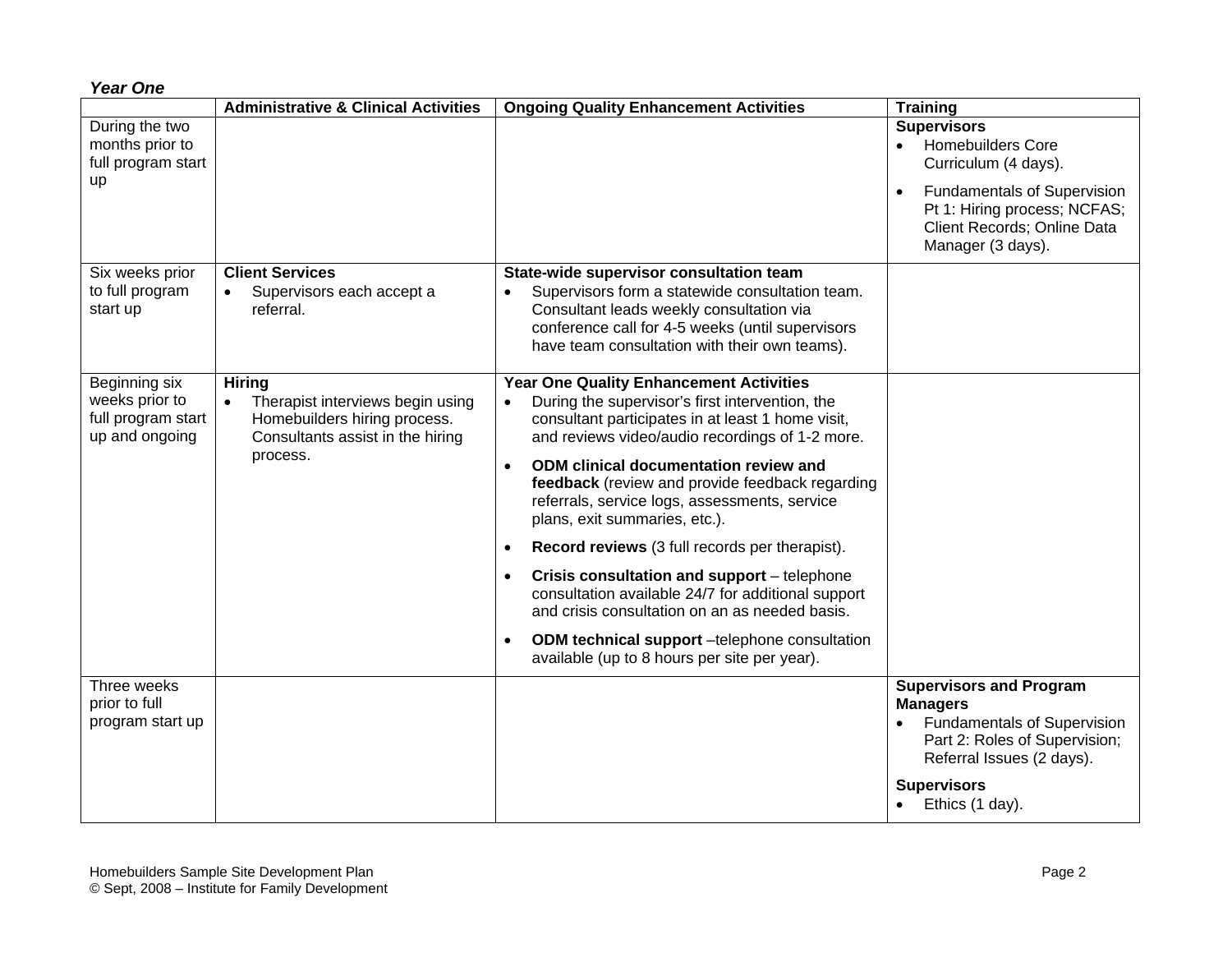|                                                | <b>Administrative &amp; Clinical Activities</b>                                                                                                                                                                                                                                     | <b>Ongoing Quality Enhancement Activities</b>                                                                                                                                                            | <b>Training</b>                                                                                           |
|------------------------------------------------|-------------------------------------------------------------------------------------------------------------------------------------------------------------------------------------------------------------------------------------------------------------------------------------|----------------------------------------------------------------------------------------------------------------------------------------------------------------------------------------------------------|-----------------------------------------------------------------------------------------------------------|
| Two weeks prior<br>to full program<br>start up | <b>Hiring</b><br>Hiring of therapists is completed.<br>$\bullet$                                                                                                                                                                                                                    |                                                                                                                                                                                                          |                                                                                                           |
| Two weeks prior<br>to full program<br>start up |                                                                                                                                                                                                                                                                                     |                                                                                                                                                                                                          | <b>Therapists</b><br><b>Homebuilders Core</b><br>Curriculum (4 days).                                     |
| One week prior<br>to full program<br>start up  | <b>Local Relationships</b><br>Regional kick-off meetings:<br>$\bullet$<br>consultants, supervisors and<br>therapists meet with referents to<br>begin building relationships.                                                                                                        |                                                                                                                                                                                                          | <b>Therapists</b><br>Client Records; NCFAS;<br>Online Data Manager (2.5<br>days).<br><b>Support Staff</b> |
|                                                |                                                                                                                                                                                                                                                                                     |                                                                                                                                                                                                          | Use of web-based Online<br>Data Manager (1 day).                                                          |
| First month of                                 | <b>Client Services</b>                                                                                                                                                                                                                                                              | <b>Year 1 Quality Enhancement Activities</b>                                                                                                                                                             |                                                                                                           |
| full program start<br>up (when                 | Therapists shadow the supervisor<br>$\bullet$<br>or a senior therapist                                                                                                                                                                                                              | Weekly clinical and program support provided<br>$\bullet$<br>by the consultants, which includes attending the                                                                                            |                                                                                                           |
| therapists begin<br>accepting                  | Therapists take their first referral.<br>$\bullet$                                                                                                                                                                                                                                  | team case consultation meeting by phone or on-<br>site (up to 2 hours per week), and providing                                                                                                           |                                                                                                           |
| referrals)                                     | Supervisors attend intake session<br>$\bullet$<br>with each therapist.                                                                                                                                                                                                              | feedback and support to the supervisor (up to 1<br>hour per week).                                                                                                                                       |                                                                                                           |
|                                                | Supervisors begin facilitating<br>$\bullet$<br>weekly case consultation<br>meetings with the team.                                                                                                                                                                                  | Consultants help identify which therapists the<br>$\bullet$<br>supervisor will accompany initially for a full<br>intervention, and what the supervisor role should<br>be with each of the interventions. |                                                                                                           |
|                                                | Supervisors begin accompanying<br>$\bullet$<br>each therapist on one full<br>intervention (first one therapist,<br>then another, etc.). The<br>supervisor's role during the initial<br>training intervention varies<br>depending upon the therapist's<br>skills and training needs. |                                                                                                                                                                                                          |                                                                                                           |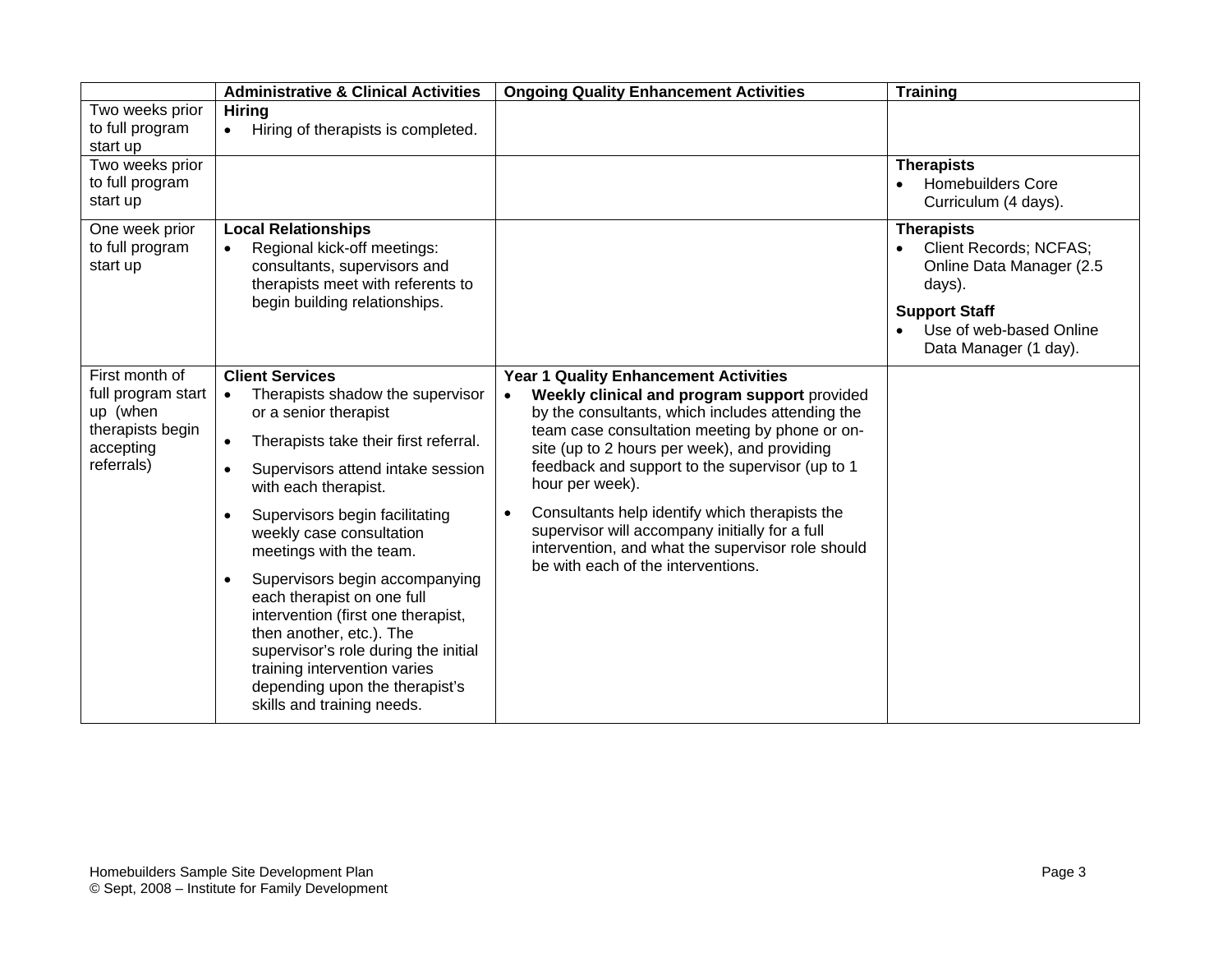|                              | <b>Administrative &amp; Clinical Activities</b>                                                                                                                                                                                                                                                | <b>Ongoing Quality Enhancement Activities</b>                                                                                                                                                                                                                                                                                                                                                                                                                                                                                                                                                                                                                                                                                        | <b>Training</b>                                                                                                                                                                                                                                             |
|------------------------------|------------------------------------------------------------------------------------------------------------------------------------------------------------------------------------------------------------------------------------------------------------------------------------------------|--------------------------------------------------------------------------------------------------------------------------------------------------------------------------------------------------------------------------------------------------------------------------------------------------------------------------------------------------------------------------------------------------------------------------------------------------------------------------------------------------------------------------------------------------------------------------------------------------------------------------------------------------------------------------------------------------------------------------------------|-------------------------------------------------------------------------------------------------------------------------------------------------------------------------------------------------------------------------------------------------------------|
| First month                  | <b>Professional Development Plans</b><br>Supervisors develop an initial<br>professional development plan<br>with each therapist, including a<br>timeline for taking $2nd$ referrals.<br><b>Client Services</b><br>When approved by consultants,<br>therapists take a 2 <sup>nd</sup> referral. | <b>Professional Development Plans</b><br>Consultants assist supervisors in developing initial<br>professional development plans for each<br>therapist.<br>Consultants and Children's Administration staff<br>$\bullet$<br>meet quarterly via conference call to address<br>implementation issues.                                                                                                                                                                                                                                                                                                                                                                                                                                    |                                                                                                                                                                                                                                                             |
| Fourth month                 |                                                                                                                                                                                                                                                                                                | <b>Year 1 Quality Enhancement Activities</b><br>Site visits (2 visits per site; 2 days per site). The<br>initial site visit must be completed within 4 moths<br>of full start up. The second must be completed by<br>the end of the first year. During the site visits the<br>consultants will:<br>o Accompany each therapist on at least one<br>home visit;<br>Attend case consultation;<br>$\circ$<br>Meet with the supervisor and program<br>$\circ$<br>manager; and<br>Produce Homebuilders Site Visit Report;<br>$\circ$<br>Assist site in developing a Quality<br>$\circ$<br>Enhancement Plan.<br><b>Consultants develop Quality Improvement Plans</b><br>$\bullet$<br>as needed for therapists, supervisors, and<br>agencies. |                                                                                                                                                                                                                                                             |
|                              |                                                                                                                                                                                                                                                                                                | Supervisors, program managers (optional), CA<br>$\bullet$<br>staff and consultants meet twice per year to foster<br>mutual support and address implementation<br>issues.                                                                                                                                                                                                                                                                                                                                                                                                                                                                                                                                                             |                                                                                                                                                                                                                                                             |
| Third through<br>ninth month | <b>Client Services</b><br>Supervisors accept their<br>$\bullet$<br>remaining five referrals.                                                                                                                                                                                                   |                                                                                                                                                                                                                                                                                                                                                                                                                                                                                                                                                                                                                                                                                                                                      | <b>Supervisors and Therapists</b><br>Cognitive / Behavioral<br>Interventions (September<br>2008: 2 days).<br>Relapse Prevention / Motiva-<br>tional Interviewing (3 days).<br>Advanced Assessment and<br><b>Outcome-Based Service</b><br>Planning (2 days). |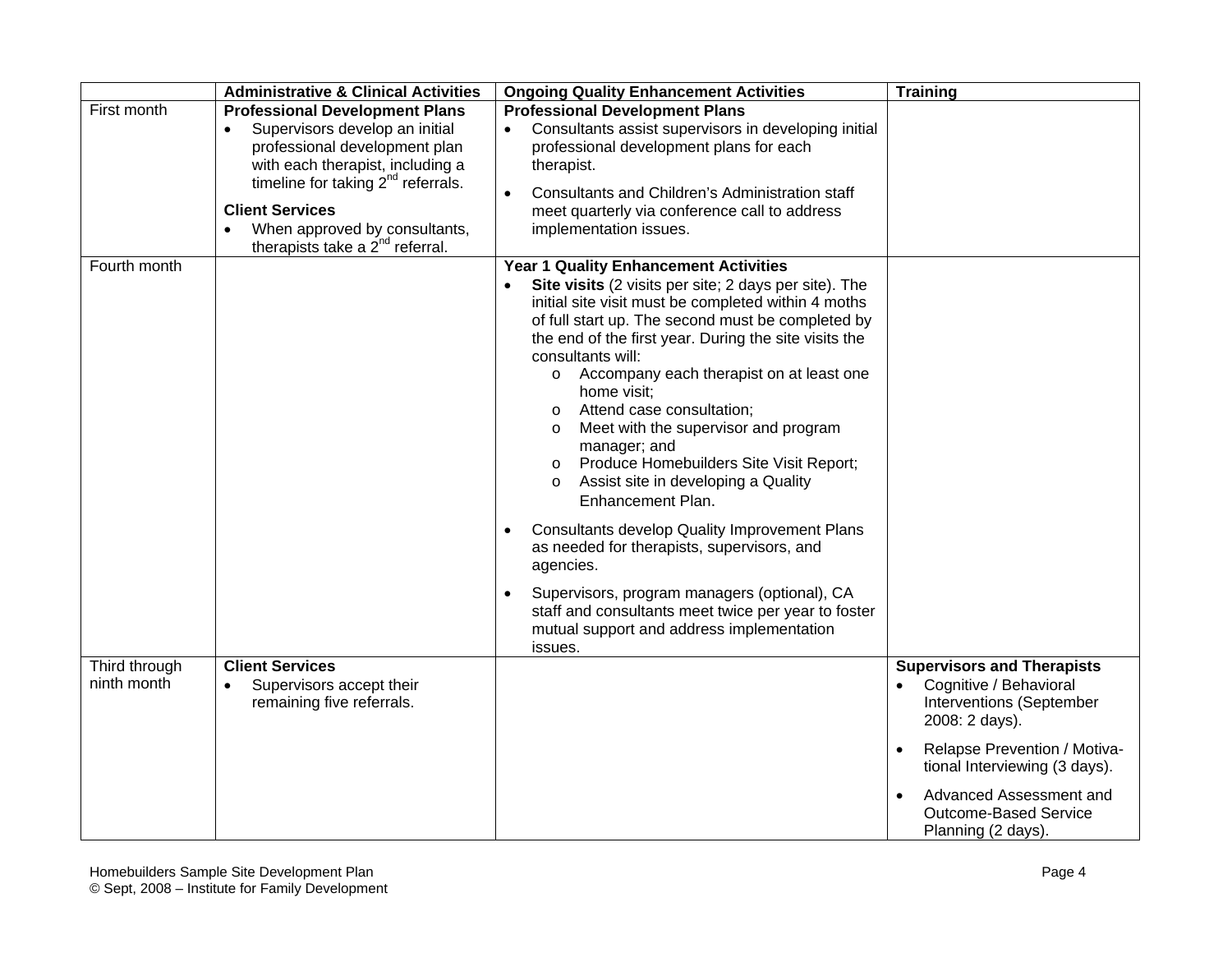#### *Year Two*

|                | <b>Ongoing Quality Enhancement Activities</b>                                                                                                                                                                                                                                                                                                                                                                                                                                                                                                                                                                                                                                                                                                                                                                                                                                                                                                                                                                                                                                                                                                                                                                                                                                                                                                                                                                   | <b>Training</b>                                                                                                                                                                                                                                                                                                                            |
|----------------|-----------------------------------------------------------------------------------------------------------------------------------------------------------------------------------------------------------------------------------------------------------------------------------------------------------------------------------------------------------------------------------------------------------------------------------------------------------------------------------------------------------------------------------------------------------------------------------------------------------------------------------------------------------------------------------------------------------------------------------------------------------------------------------------------------------------------------------------------------------------------------------------------------------------------------------------------------------------------------------------------------------------------------------------------------------------------------------------------------------------------------------------------------------------------------------------------------------------------------------------------------------------------------------------------------------------------------------------------------------------------------------------------------------------|--------------------------------------------------------------------------------------------------------------------------------------------------------------------------------------------------------------------------------------------------------------------------------------------------------------------------------------------|
| Second<br>year | <b>Year 2 Quality Enhancement Activities</b><br>Bi-weekly clinical and program support by the consultant, which includes<br>attending the team case consultation meeting by phone or on-site (up to 2<br>hours per week), and providing feedback and support to the supervisor (up<br>to 1 hour per week).                                                                                                                                                                                                                                                                                                                                                                                                                                                                                                                                                                                                                                                                                                                                                                                                                                                                                                                                                                                                                                                                                                      | <b>Supervisors and Therapists</b><br>Improving Decision Making through Critical<br>$\bullet$<br>Thinking (2 days).<br>Self-Advocacy for Family Members (1 day).                                                                                                                                                                            |
|                | Online Data Manager clinical documentation review and feedback<br>$\bullet$<br>(review and provide feedback regarding referrals, assessments, service<br>plans, service logs, exit summaries).<br>Record reviews (1-2 full records per therapist).<br>$\bullet$<br>Crisis consultation and support $-$ phone consultation available 24/7 to the<br>$\bullet$<br>supervisor for additional support and crisis consultation on an as needed<br>basis.<br>Online Data Manager technical support – phone consultation as needed,<br>$\bullet$<br>up to 8 hours per site per year.<br>Site visit (2 days per site). Must be completed by the end of the fourth<br>$\bullet$<br>month of full implementation. During the site visits the consultants will:<br>Accompany each therapist on at least one home visit;<br>$\circ$<br>Attend case consultation;<br>$\circ$<br>Meet with the supervisor and program manager;<br>$\circ$<br>Produce Homebuilders Site Visit Report;<br>$\circ$<br>Assist site in developing a Quality Enhancement Plan<br>$\circ$<br>Site review (3 days per site, depending on size of team). The review must<br>$\bullet$<br>be completed by the end of the first year The review will include a<br>comprehensive assessment of model fidelity and program outcomes.<br>Consultant develops Quality Improvement Plans as needed for therapists,<br>$\bullet$<br>supervisors or the agency. | Addressing Domestic Violence: Strategies for In-<br>Home Practitioners (2 days).<br><b>Supervisors</b><br>Fundamentals of Supervision Part 3:<br>Implementing ongoing quality enhancement<br>processes (supervisors only; 2 days).<br><b>Newly Hired Therapists</b><br>Replacement Fundamentals (5 days) offered<br>twice during the year. |